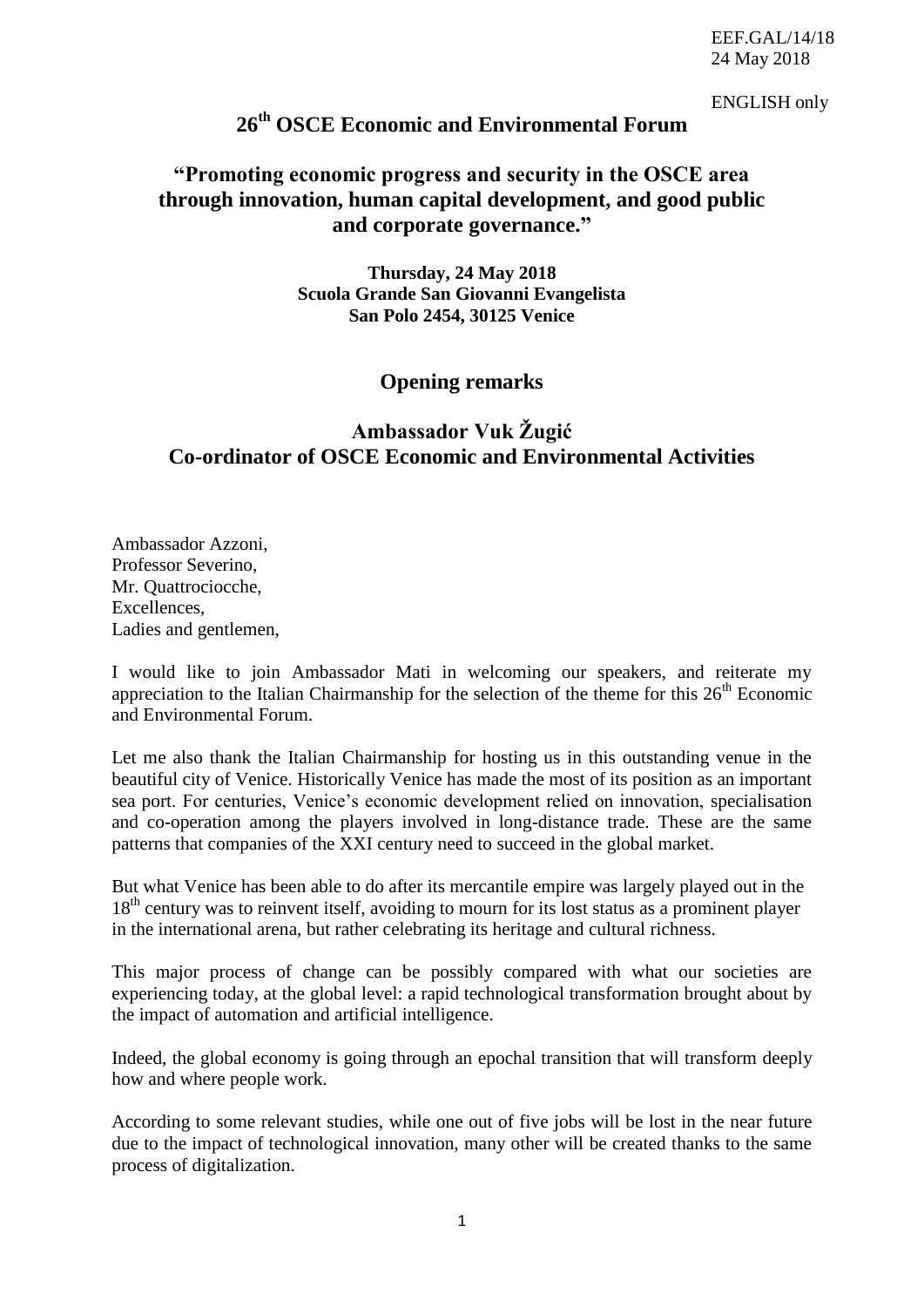Although the history of previous innovation waves suggest that the Fourth Industrial Revolution will bring broad-based benefits, and at the same time the current rapid technological change is widely considered as a source of economic risk, and I would dare to add also a security one. The most frequently cited concern is the pairing between ramping unemployment – particularly among young people - and the adverse impact of automation. Indeed, I believe, that there is a risk that such economic disruption might lead to increased illegal economic activity and other factors that can undermine security and stability also in the OSCE region.

But it is not technology *per se* that causes people anxiety, but rather the progressive reduction of safety nets, the decreasing opportunities for quality education and re-training, the growing erosion of labour standards.

The topic was prominent at some of recently held multilateral gathering including in the G7 and G20 agendas, with the aim to promote joint strategies to strengthen the resilience and adaptability of labour markets so that workers and countries can manage the digital transition with the least possible disruption.

To harness the opportunities, and curb the inevitable challenges associated with these megatrends, it is crucial that policy makers gain an in-depth understanding of the factors that influence challenges and opportunities

In this regard, investing in human capital represents a key mitigating strategy to address the transition to an increased automated world. Yet, together with greater investments in education, with the view to catalyze a future of learning and employment that truly works for everyone, there is a strong need to re-think how our economic systems work.

Indeed, already in 2003, the OSCE Maastricht Strategy underlined that "*Human resources are an essential factor for economic growth and development* [….], calling for increased investment in human capital development is a key policy area to tackle "*deepening economic disparities between and within countries*" deriving from the uneven benefits of "*globalization, liberalization and technological change*".

The Ministerial Council Decision no. 8/17 on "*Promoting economic participation in the OSCE area*" further acknowledged the importance of education and training, suggesting pS to "*Continue their efforts to promote education and vocational training,* […] *and increase employment opportunities*" [….] particularly for young people.

Labour markets are increasingly complex for workers. 'Uber-like' business models are now being embraced in the field of employment too. According to the OECD, almost 20% of jobs terminated within one year, while over 33% last less than 3 years. This is forcing workers to embrace a more entrepreneurial approach to finding and maintaining work. Traditional jobs are disappearing and creative work is highly prized

We therefore need to focus on the responsibility of business, including platform businesses. And we need to focus on public governance rules that put the future of work at the centre, with a strong engagement on the most disadvantaged, to allow everyone access the new technological tools.